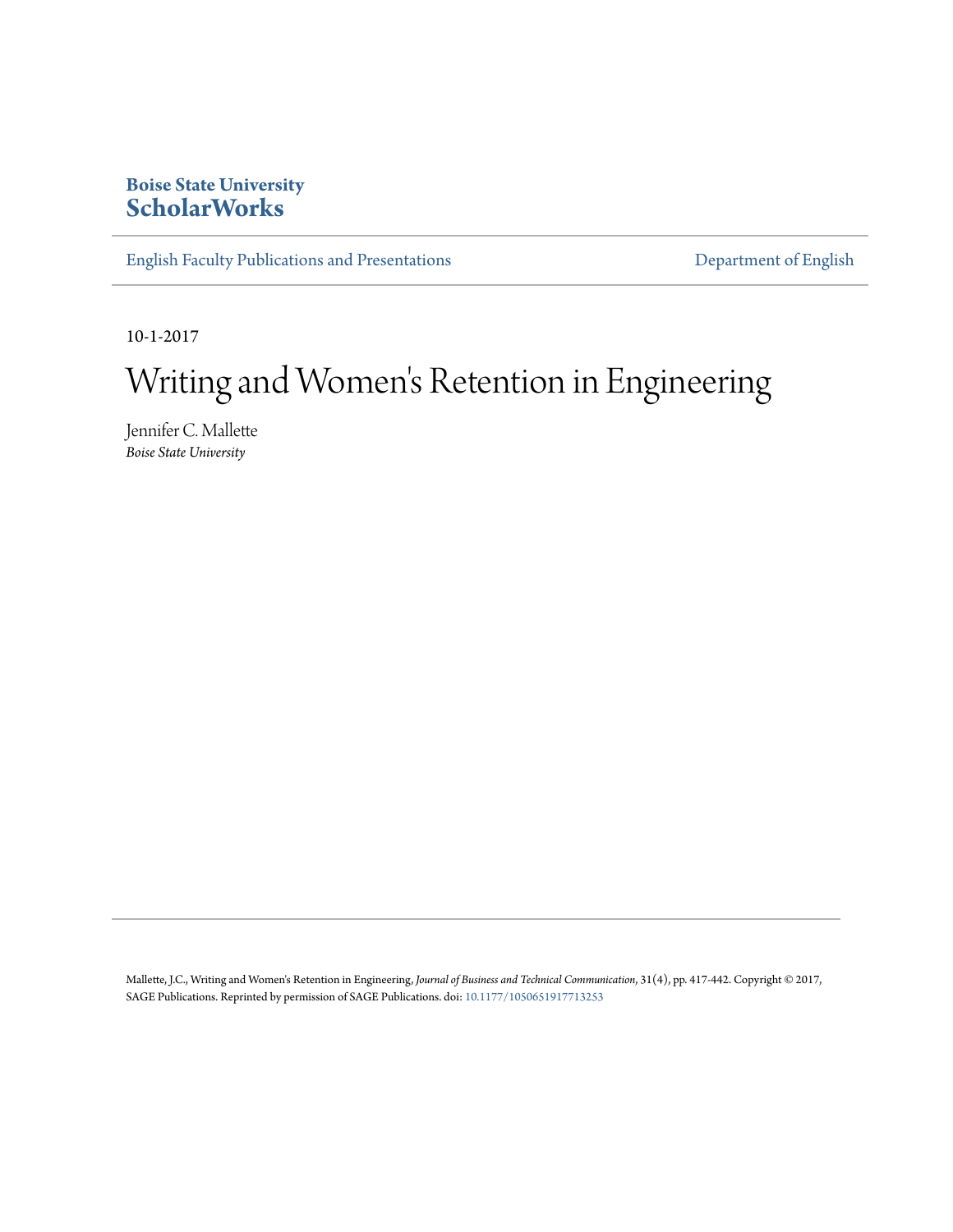## **Writing and Women's Retention in Engineering**

**Jennifer C. Mallette** English Department Boise State University Boise, ID jennifermallette@boisestate.edu

Engineering disciplines have focused on recruiting and retaining women, assessing factors that contribute to decisions to enter or exit the field at every level. While many studies have examined writing in engineering disciplines, few have looked at writing's role in women's decisions to remain in or leave engineering. Using a case study of a professional civil engineer, Katy, this study examines the role that writing played in her dissatisfaction with engineering and her ultimate decision to leave the field. The author analyzes two genres of writing, meeting minutes and a preliminary engineering report, to explore how Katy's writing practices often ran counter to her coworkers' or supervisors' approaches. While a single case study makes generalization impossible, this work opens the door to future research that accounts for writing in recruiting and retaining women.

**Keywords:** engineering communication, feminism, efficiency, retention, gender

As a minority in engineering, women struggle to assert their competence and their commitment to their work, especially in relation to the ideology of efficiency. Writing production is one location where this struggle is revealed, and studies of engineering discourse have focused on the ways texts operate within organizations to accomplish action (Leydens, 2008; Winsor, 1996; 2003). Historically, women have been linked with writing because writing was deemed an acceptable way for them to contribute in engineering and science settings even if they were denied access elsewhere in these fields (Malone, 2010; 2011; Rossiter, 1995). Because of the power of discourse in engineering, writing would seem to offer an avenue for women to demonstrate their ability and be accepted by the profession, yet the picture is more complicated. For Katy, a civil engineer, writing was a way to demonstrate her professional competence and her dedication to the principle of efficiency. However, her written work also revealed the forces—both gendered and intellectual—that would in part precipitate her exit from the profession.

A highly curious individual, Katy sees herself as an engaged citizen striving for social justice. As an undergraduate, Katy chose civil engineering as her major after browsing the course catalog until she found a field of study that sounded not only interesting but also challenging. She also earned a master's degree in civil engineering, specializing in environmental engineering, and beginning a career as a consulting engineer for an environmental engineering firm. While research demonstrates that some women are attracted to engineering and other science, technology, engineering, and mathematics (STEM) fields if they see an opportunity to accomplish social good (Metz, 2007), others women have alternate reasons that draw them to affect their decisions to leave these fields. Although Katy recognized that engineering gave her chance to contribute to society, her initial impulse was to pursue a field that was intellectually stimulating. Despite Katy excelling in her education and as a consulting engineer, after 10 years with her firm, she could no longer tolerate the working environment and began actively transitioning out of the field to run her own business.

Unfortunately, Katy's story is familiar to those who examine the persistence of women in the male-dominated field that is engineering. Researchers examining the "leaky pipeline" have observed that women tend to leave engineering and other STEM fields at higher rates than men do, for a variety of reasons (Burke & Mattis, 2007; Stewart, Malley, & LaVaque-Manty, 2007). These reasons include a hostile working environment, lack of female mentors and role models, higher expectations for their performance, little recognition for their achievements, and workplace policies that are unfriendly to women, especially mothers (Burke, 2007; Dean & Fleckenstein, 2007; Liang and Bilimoria, 2007; Moss-Racusin, Dovido, Brescoll, Graham, & Handelsman, 2012; Yates, 2001). In addition, women who show aptitude for mathematics are often diverted from pursuing STEM fields because of sociocultural factors and are more likely than men to leave STEM fields (Ceci, Williams & Barnett, 2009). It was only relatively recently that women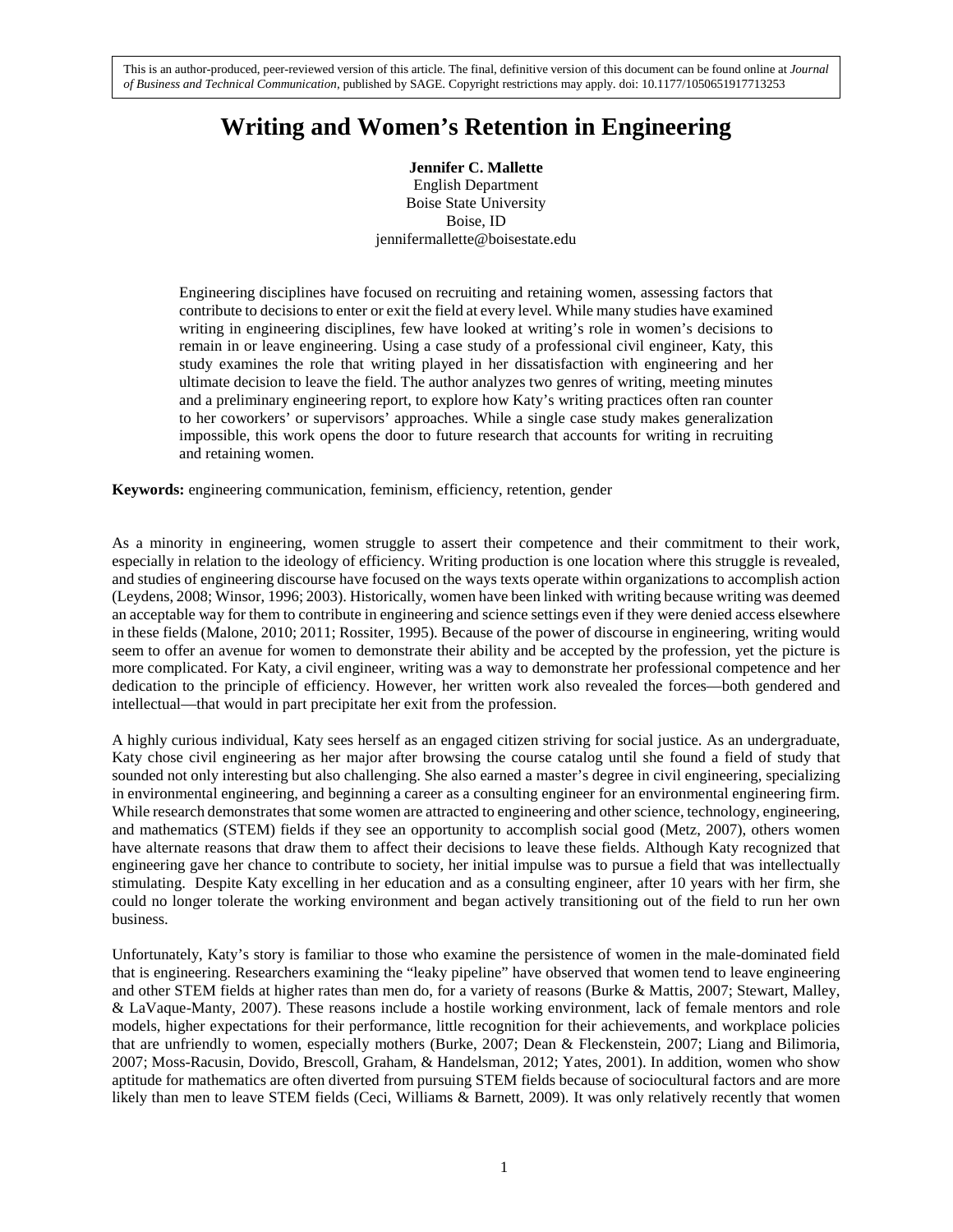were allowed into coed engineering programs, and historically their entry was denied or limited in educational spaces, let alone the workplace (Bix, 2013). And while some researchers question both the metaphor of the leaky pipeline and the attention paid to women leaving the field (Miller & Wai, 2015), clearly the male-dominated engineering culture sends—and continues to reinforce—the message that women do not belong.

Historically, associating women with writing has been one way that the field has systematically isolated women from what was perceived as real engineering work as well as to silence and contain their contributions (see Connors, 1982; Kynell, 1996). Malone (2010) examined the historical case of one engineer, Lucille Pieti, who was diverted from engineering work into technical writing and then effectively marginalized and silenced when her employer obscured her expertise. Pieti's work for Chrysler from 1953-1955 put her on display at car shows as a physically attractive woman engineer who was knowledgeable about cars; as her fame grew, Chrysler began limiting her script, denying her control over what she could say. She left Chrysler to get married and later worked as a technical writer and engineer. While Pieti's case represents the experiences of only one individual, her story is consistent with the marginalization of women that occurred after World War II. These women were actively pushed out of maledominated STEM professions into less prestigious roles such as technical communication—or completely out of the workforce—even as women's enrollments in engineering programs grew (Bix, 2013; Malone, 2011; Rossiter, 1995). Malone has consistently worked to recover the historical contributions of women to technical communication, in line with Frost's (2016) call to use "apparent feminism" as a methodology for technical communication research that incorporates feminist perspectives.

To extend our understanding of what women experience as engineers in professional settings and how that contributes to their decisions to leave engineering as well as factors that might be used to retain them, I examine Katy's experiences as an engineer and writer, arguing that her standing as a skilled writer may have contributed to her overall dissatisfaction with engineering. While many scholars have examined the variety of factors that influence women's persistence in engineering as well as the reasons they leave, little work has examined how an engineer's identity and labor as a writer have an impact on retention. Katy viewed herself—as did her peers and supervisors—as a highly intelligent, capable engineer and writer. In fact, one major force behind her approach to writing and engineering work was her emphasis on efficiency defined by accommodating audience concerns and long-term needs. Katy's frustration with others' inefficiency or "satisficing" (Simon, 1969) motivated her to operate differently.

Discussing efficiency as a component of apparent feminism, Frost (2016) asked scholars to reconceive and redefine efficiency not just as achieving the greatest impact with the least amount of effort but also as accounting for human factors or user needs, conditions, and settings. She argues that "understanding efficiency as something that focuses on both energy expended and people affected, something that places primary importance on the human rights of stakeholders, might lead us toward altogether different practices." This approach pushes against "the disciplinary domination of male perspectives in technical communication—a domination that has been continuously reproduced in the name of efficiency" (p. 20). Frost stressed that technical communicators and research need to articulate the discipline's unapparent terms, such as efficiency, to allow for diverse views and work against injustice. Katy's struggle with writing can be viewed through her attempts to redefine efficiency as accommodating the needs of her audience rather than solely focusing on time or energy spent. In fact, her view of efficiency was bound up in her desire to be viewed as a competent professional in a male-dominated field, as well as to account for the range of her clients' needs. Her writing focused on what was valuable to clients, and its quality was recognized by her peers and professional organizations.1 But her struggle to create coherent meeting minutes demonstrates how this alternative understanding of efficiency is undermined by her peers' and supervisors' gendered perceptions of her writing.

#### **Methods**

Katy's story emerged from a larger project that explored the connections between women's experiences as both engineers and writers and their professional identities.<sup>2</sup> Using an ethnographically informed case study approach, this study focused on four women from a range of engineering fields and at various career points (Mallette, 2015). While the sample size is small, the case study approach permitted an in-depth examination of a few individuals that accounts for context to address a descriptive or explanatory question rather than focusing on a breadth of information (Yin, 2009; 2012). Although case studies, which typically do not have a large number of participants, might not be able to generate data that allow a researcher to generalize findings broadly, they do permit an in-depth focus on context,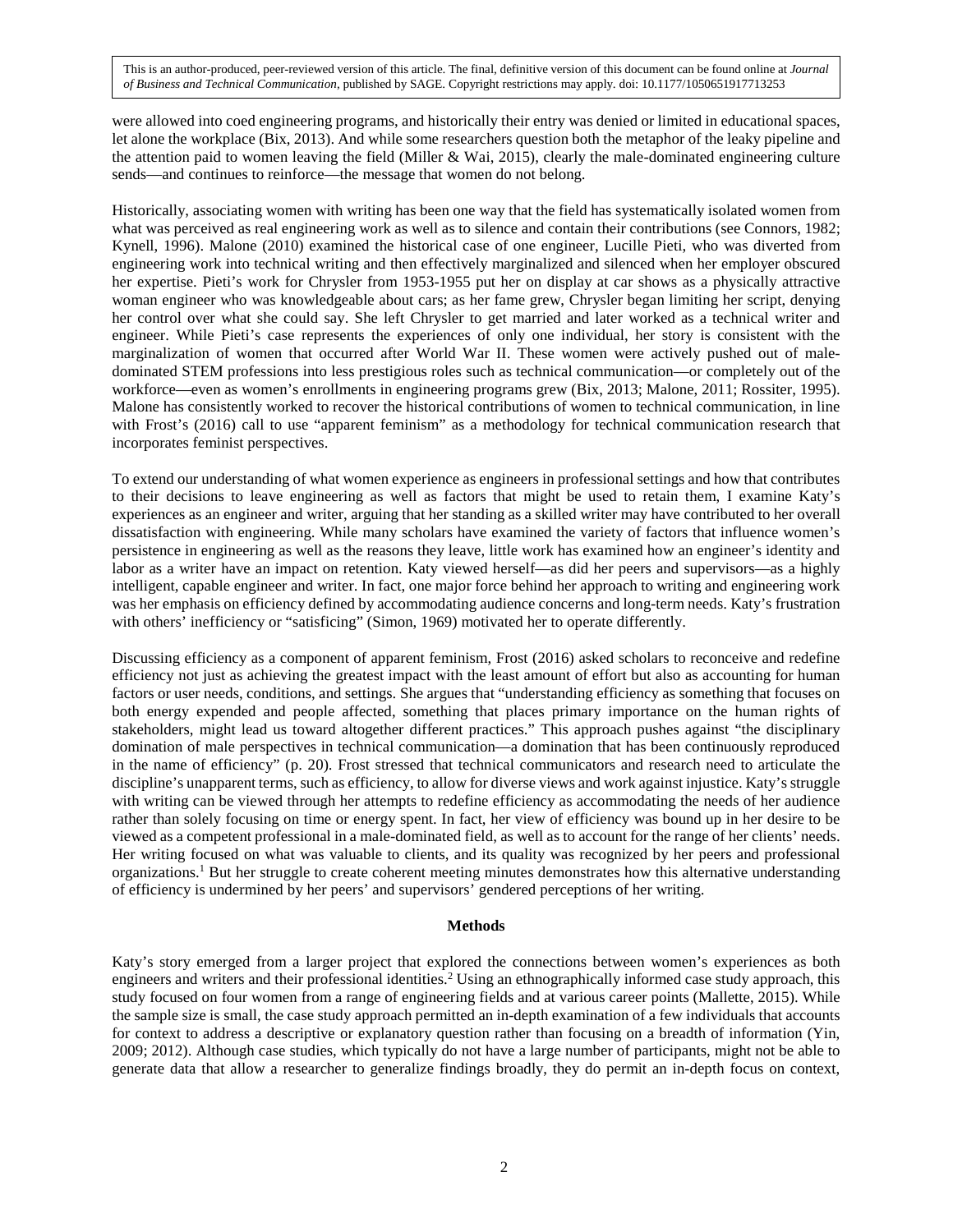individual experiences, and description unavailable with more quantitative methods (Lauer & Asher, 1988; Yin, 2009). Case study findings can also be used to suggest directions for future research, including quantitative studies that may allow findings to be generalized (Lauer & Asher, 1988).

Additionally, the context itself limits the number of participants available: Women are in the minority in engineering, which narrows the individuals available. To control for variables, possible participants were further restricted; for example, women whose first language was not English were excluded. All of the participants in this study were identified through networking; none of the women independently contacted replied to participation requests. Some women were possibly reluctant to become involved because of the time they believed the study would entail. In addition, they may have been reticent because of the threat posed by a writing researcher—a perceived writing expert—wanting to examine samples of written work. Because the culture of engineering can be one that encourages members to take up a nonwriting identity (Charney, Newman, & Palmquist, 1995; Leydens, 2008; Winsor, 1996), this awareness of the researcher as a writing expert and the participants as somehow less skilled affected my interactions with the participants and are certainly present in the data. Katy herself pointed out that two factors influenced my interactions with potential participants: "(1) The intimidation factor and (2) seeing the lack of value in the research were foremost, being as how writing is embedded as an evil necessity but not prime value for engineers" (personal communication, March 30, 2016). After all, as Winsor (1996) pointed out, if writing is a practice that engineers supposedly inadequately perform, then embracing a writer identity could mean claiming not to be an engineer. And having someone study one's engineering communication would potentially mean having stereotypes about writing confirmed. Where possible, I attempted to account for these attitudes.

Since case studies involve situations, individuals, or occurrences that cannot be separated from their context, multiple forms of data must be collected, generally from within the participants' settings (Lauer & Asher, 1988; Yin, 2012). For this study, primary data collection techniques included a series of interviews, observations, and writing samples. Interviews were conducted in three parts: an intake interview, an interview about each writing sample, and a final interview. Observations focused on watching the participant write and asking questions to prompt the writer to reflect on her writing choices, process, or content. Since Katy was employed outside the university settings where the other participants worked, I also interacted and conducted interviews with several of her coworkers and supervisors. In addition, I accompanied her on a site visit, observing a monthly project meeting. Except for the site visit, which spanned two days in a variety of settings, all interactions were recorded, and the interviews were later transcribed. Finally, member checks were conducted with the participants to ensure that my conclusions matched the participants' experiences.

In this article, I focus on Katy's case in particular to further explore her experience in a professional engineering setting. Although my focus on one participant limits my ability to generalize, Katy's experiences not only illustrate how writing might influence decisions to leave but also indicate future directions for examining writing in efforts to retain women in engineering. Because I worked most extensively with Katy, I was able to observe her writing more frequently and collect more writing samples from her than from the other participants. In addition, Katy and I knew each other before the start of this study, so she was more at ease with me and more willing to allow me to observe her and record our conversations. Given Katy's and my past relationship, she was less prone to bring up anxiety about her writing than the other participants. In fact, it was our early conversations about writing both within and outside of engineering that motivated this study.

Katy's engagement with writing and clear sense of herself as a skilled writer marked her as unique in a field in which being (or at least claiming to be) a poor communicator is culturally acceptable. While the Accreditation Board for Engineering Technologies (ABET) and employers have recognized the demand for skilled engineering communicators (Lattuca, Terenzini, & Volkwein, 2006), the culture surrounding engineering practice permits "good enough" writing to be used—or satisficing to occur*—*even if the end product is not as effective as it could be. Coined by Simon (1969), satisficing is a term that combines *satisfy* and *suffice* to refer to "decision methods that look for good or satisfactory solutions instead of optimal ones" (p. 64). It has been used in economics as well as other fields to explain decisionmaking phenomena. I use it here to refer to the decisions made by engineering communicators to create sufficient writing that is not necessary optimal. In addition to accepting satisficing in writing, engineering practitioners often call attention to their own "lack" of writing or verbal communication skills, further underscoring their belief in the stereotype that engineers are poor communicators (Charney, Newman, & Palmquist, 1995; Winsor, 1996).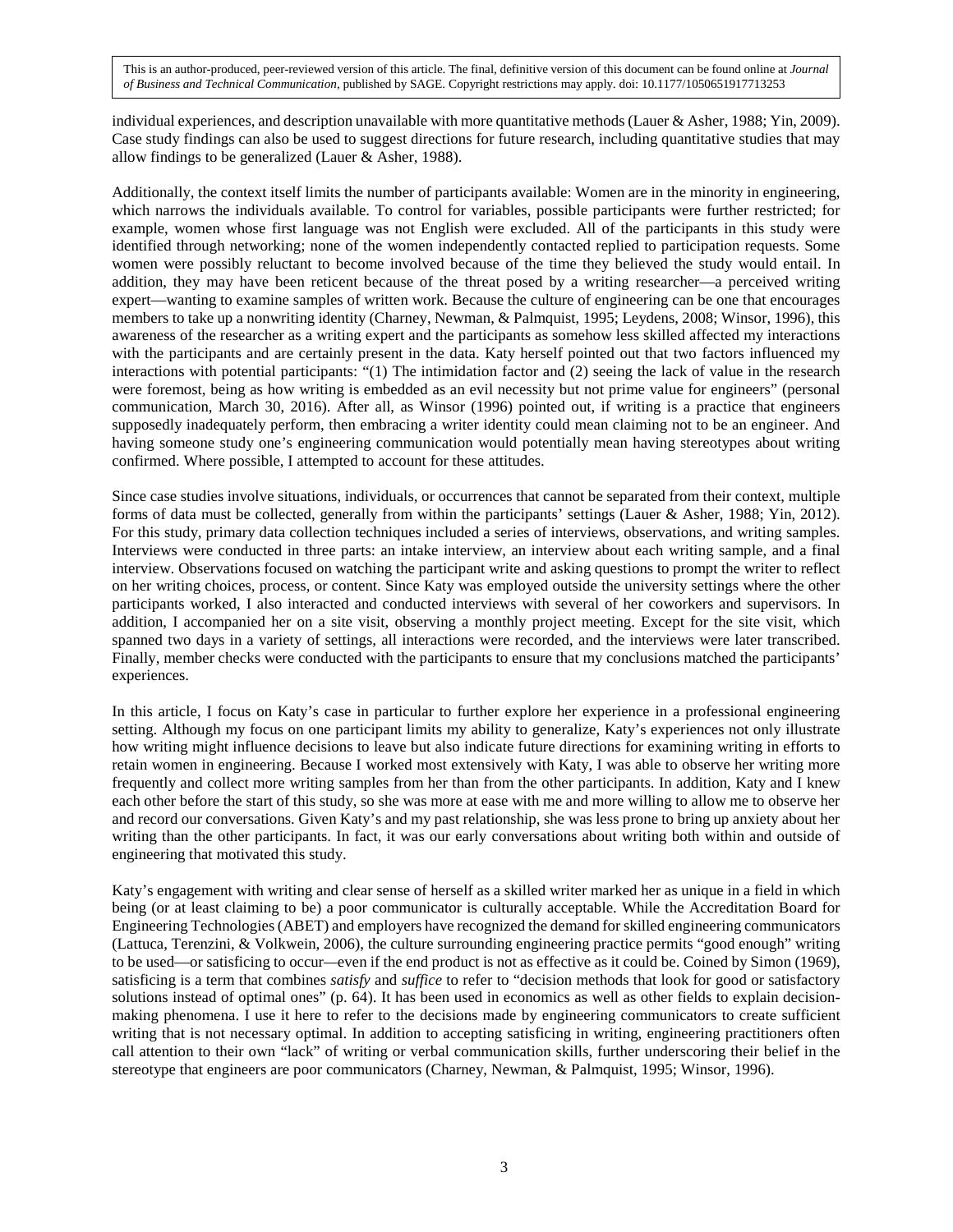Given the effects that cultural beliefs can have on the members of a particular community of practice, Katy's tendency to rate her writing highly sets her somewhat apart from the typical engineer. She might comment that she always felt like she could learn more about writing or that she often considered ways to improve her writing, but she believed that she was a stronger writer than her coworkers were and likely a stronger writer than the majority of peers. In addition, her writing was rooted in her refusal to satisfice and her understanding of efficiency as more than energy expended. As I argue later, Katy's dissatisfaction arises from her belief that satisficing is inefficient based on her understanding of efficiency as accounting for human factors and action, a rearticulation of efficiency that Frost (2016) examined as an element of apparent feminism.

#### **Findings**

As a professional engineer, Katy was the only woman at her workplace who was not administrative staff; on job sites, she was often the only woman besides the administrative assistants among the various contractors, clients, client staff, and other engineers. While she generally felt comfortable in these settings, she recalled a number of occasions where she was made painfully aware of how others viewed her first as a woman rather than as a competent, professional engineer. For instance, Katy was present when a contractor began complaining about another woman on the project, commenting that women were difficult to work with because they are emotional and irrational. When she confronted him, asking "Am I emotional? Am I irrational?", he admitted that she was neither. He might have meant those comments to be directed at her, however, and did not expect her to speak up. As Katy explains:

The story you've heard me tell about the guy—this specifically in construction engineering which touches a lot of engineers—is working in the field with jackasses who are sexist. That's really difficult. Being told that women are hard to work with in construction because we are emotional is really demeaning. So I obviously experienced that totally different...That comment would never have been made if it was just a man to a man, a man to another man. Even though the comment wasn't 100% directed at me, it was obviously directed in some fashion at me. So yeah, just little things like that, is just insulting. (personal communication, December 17, 2014)

Such remarks are not out of the ordinary in Katy's experience and even when they are not directed at her, she understands that they meant to apply to her generically as a woman.

Katy was also angry and frustrated because no one else in the room—her coworkers—put an end to his inappropriate remarks or stood up for one of their own. Perhaps they did not realize that Katy heard the contractor's complaints about a particular woman as about all women, including herself, but ultimately his behavior was still inappropriate. In this situation, her coworkers either were unconscious of the impact of the contractor's statements or heard it as typical for the kind of male-dominated setting they were in and preferred not to confront the speaker. Their silence reified the hostile environment and culture of misogyny that Katy knew construction engineering to be. Even after Katy reported the incident, her coworkers insisted that it was just humor, minimizing and dismissing her concern. This culture has a significant impact on women's experiences in the field and also directly affects their retention in engineering (Yates, 2001). While perhaps an extreme illustration of the belief that women cannot work well with men, particularly outside the office in construction settings, other exchanges were more subtle indications of this view, and they add to the sense that women are not welcome.

By the time we began working together, Katy was highly dissatisfied with her work as an engineer and was actively transitioning to career path outside engineering. While many reasons accounted for her frustration, I focus here on Katy's writing as a location that reveals her dissatisfaction for two main reasons: because writing was not valued as engineering labor and because others in her firm did not seem to embrace her approach to efficiency that led her to account for audience needs and to refuse to satisfice. Since Katy considered writing as part of her professional identity as a civil engineer, any dismissal of her attempts to act through writing contributed to her overall negative perceptions of her profession. Two separate projects and the writing created within those projects (and rhetorical situations) demonstrate the connections between writing, Katy's professional identity, and her dissatisfaction with her firm and the field. At the start of the study, Katy was a project engineer for a large wastewater treatment facility that had been under construction for several years. This project required producing several genres of writing, including less formal types such as meeting minutes as well as more formal genres such as the plant's operations and maintenance (O&M) manual. Toward the end of this study, she also crafted a preliminary engineering report for a city exploring the possibility of constructing a composting facility.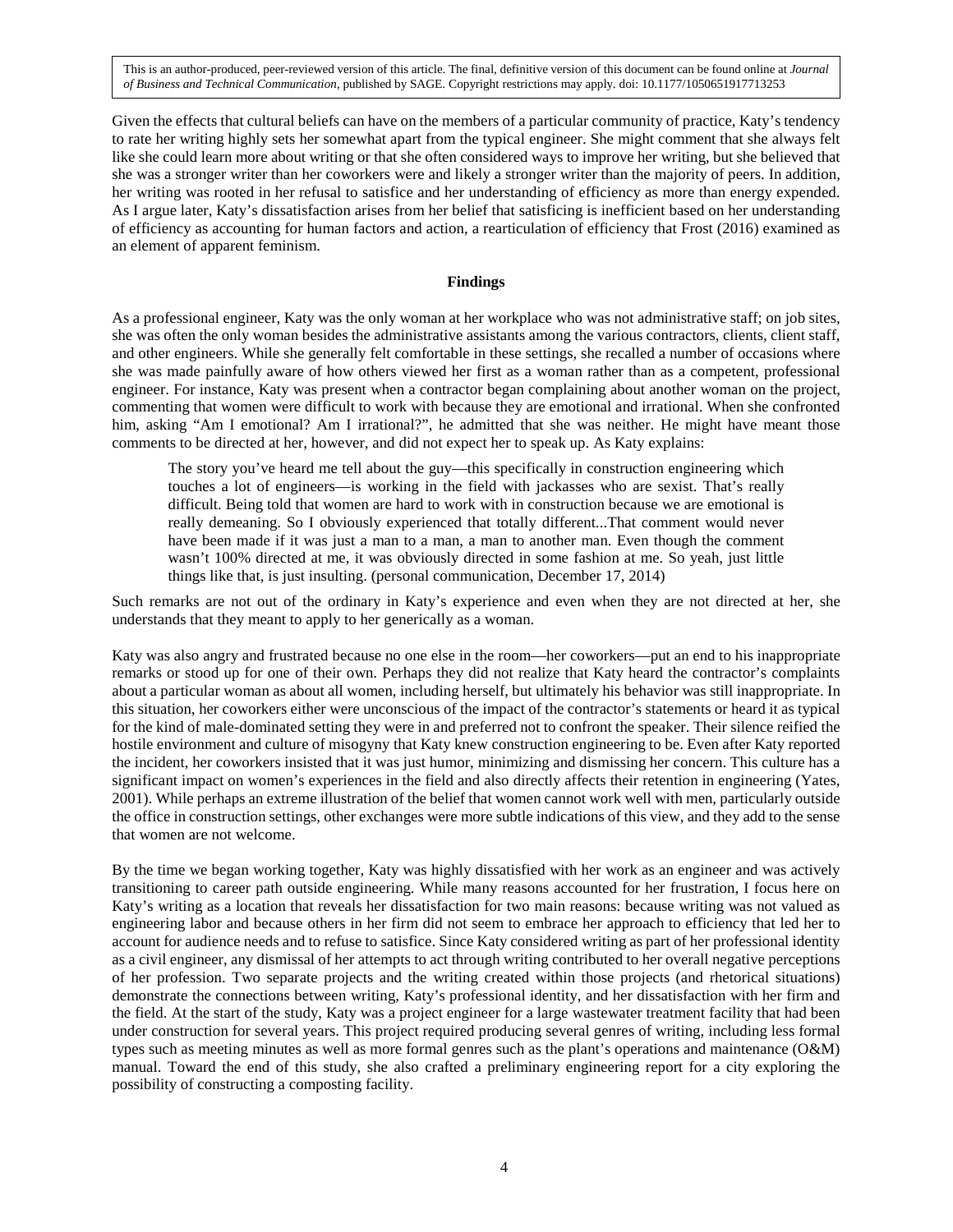Here, I examine two different documents—the minutes and the report—that she composed throughout the study in response to two particular rhetorical situations. While Katy spent a significant amount of time on these documents, her labor was frequently overlooked or undervalued, further underscoring her dissatisfaction with her workplace and with the chances of using writing to do anything. Katy embraced a definition of efficiency aligned with Frost's (2016) argument that technical communication researchers should examine implicit understandings of efficiency that go beyond energy expended and move toward an understanding of diverse audiences and users. Unfortunately, Katy's understanding of efficiency was often at odds with her coworkers' approaches, creating conflict and contributing to her dissatisfaction.

#### **Meeting Minutes and the Value of Writing Labor**

The monthly meeting minutes Katy produced represent much of what was problematic about her role on the project and her interactions with several individuals in her firm. The minutes also reveal the status of writing labor in her organization, a status that echoes historical attitudes toward written text in engineering disciplines (Longo, 2000; Malone, 2010). For Katy, the meeting minutes initially were a site for asserting her authority as a competent professional, but later they devolved into a less effective format due to competing demands within her organization. The conflict emerged from two competing views on what meeting minutes should do. Bob, one of the firm's principles (an owner of the company and therefore above Katy in the organizational hierarchy) who had taken over managing the project, believed they should be a complete record of precisely what was said during the monthly meeting in case legal issues arose. Katy disagreed with this approach and argued that the minutes should concisely summarize the meeting's main discussions to give readers a brief overview of what took place and what should occur before the next meeting. She would eventually give up trying to convince Bob, who had effectively stripped many of her responsibilities on the project, to accept most of her attempts at improvement, settling for a compromise between a more detailed transcript and a usable document for the primary audience.

While meeting minutes were generated to meet state-reporting requirements and for legal uses, Katy believed their primary function was to manage the project effectively—though not in their transcript-style form or with the method that the firm traditionally used to construct them. For the first several years of the project, the meeting minutes were created by an administrative assistant, who would transcribe the meeting recording, more or less writing down everything that was said as it was said, even if it was off-topic, irrelevant, or poorly stated. This transcript would often be 20 or more single-spaced typed pages. Katy would then revise that transcript into something coherent and more simplified, although she chafed at the task because it was time-consuming and often unrecognized labor. This composing method was inefficient, and her revisions consumed more than 8 hours of her billable time (as well as a day and a half of the administrative assistant's time) that she felt could be better spent doing other engineering work. More importantly, the resulting documents were infrequently used by the various recipients because they were long and cumbersome. The final minutes were still lengthy—even revised, they totaled 8 or more single-spaced pages containing large blocks of uninterrupted text. One month the minutes were sent out without Katy's review, and they were 20 pages of unrefined text that represented a complete transcript of the meeting.

Both the length and transcription approach likely prevented most readers from reviewing the minutes, thereby rendering them ineffective and inefficient because they accomplished little. As Katy commented, "I think everyone that gets [the minutes] was [in attendance], so I think they're probably not like 'ooh, let me relive that by reading these 10 pages of minutes'" (personal communication, November 1, 2013). Recognizing that efficiency relates to user needs, she felt that no one would be eager to relive the meeting, so no one would likely review or use the minutes once they were distributed. The minutes were thus inefficient in this format, even if they technically took less time to generate. Katy also pointed out easily avoidable errors that were incorporated into the transcript. For instance, the administrative assistant transcribed one statement as "[Katy] asked about a *crossword puzzle* [emphasis added]" (personal communication, November 1, 2013) when the correct phrase was *cost proposal*. Clearly, *crossword puzzle* made little sense in the context of an engineering project meeting, yet the administrative assistant did not seem to be able to make the judgement call or to confirm what she heard. Katy's awareness that the minutes were inefficient not only in the use of company time but also in usability pushed her to try to change the firm's approach to producing the minutes despite resistance from one of the firm's principles, Bob.

Katy resisted the transcript approach because she knew it was ineffective and inefficient for the user, and she attempted to shift the minutes to be more action oriented. While minutes can be overlooked as a less important writing genre in engineering settings, effective minutes can be beneficial for enhancing communication and outlining future action that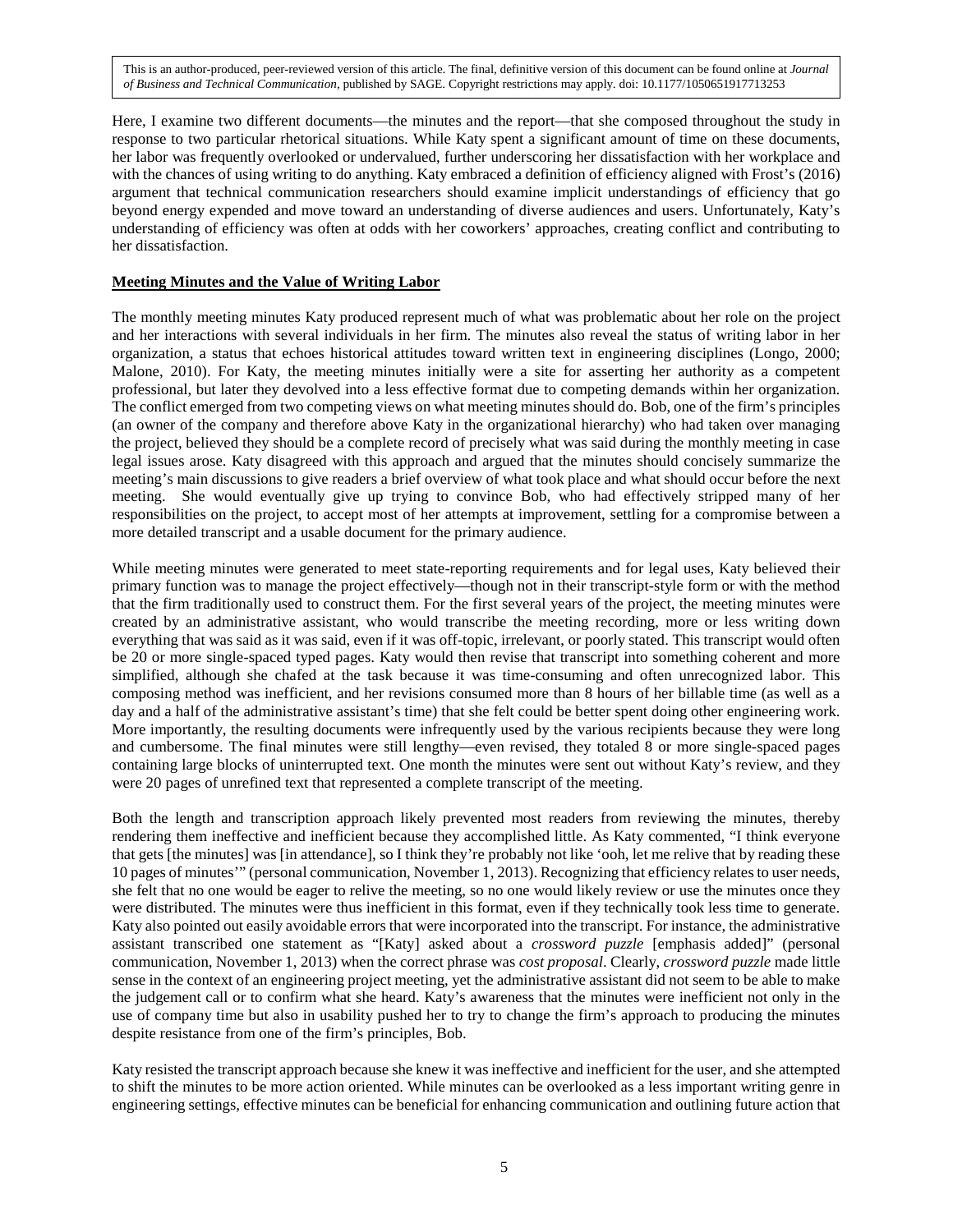should take place as the result of the meeting (Wolfe, 2006). Wolfe (2006) examined the rhetorical nature of meeting minutes and how they are used by professionals in ways not accounted for by technical communication textbooks. She categorized minutes into three style types: transcriptional, essentially containing everything that was said in chronological order with little use of formatting; action-oriented, using formatting such as bullets and headings to outline what needs to be completed; and parliamentary style, following *Roberts Rules of Order*, which is used in government and academic settings (Wolfe, 2006).

Katy's firm used the transcript style, which Bob preferred, yet as Wolfe noted, such minutes not only take substantial time to compose but also do "little to focus the team's efforts" (p. 355). In other words, transcript-style minutes are inefficient in both time expended and action generated. The professional managers Wolfe (2006) interviewed stressed how effective minutes, particularly action-oriented, can create consensus, structure future meetings, and allow managers to follow through on the decisions made to ensure those actions are accomplished. Most important, these minutes cannot be produced by a secretary or administrative assistant because they lack knowledge of the subject or context to make appropriate decisions about what should be included. Wolfe's findings are consistent with the changes that Katy attempted to implement: Katy wanted minutes that could highlight the essential information and spur future action or that were rhetorically useful.

Partway through this study, Katy successfully negotiated to create the minutes not from the typed transcript but by listening to the recording herself in order to align the genre with action-oriented meeting minutes. Katy responded to my analysis by explaining why she thought her negotiation was ultimately successful:

This was after much arguing with Bob and even going to [the company's president] about the issue and how I felt it could in fact get us in legal hot water (and made us look like idiots). Bob finally relented only because he 1) was tired of me trying and 2) I got the strong suspicion that it would either be further punishment and happily alleviate the assistant from having to do it, and/or I would fail somehow. (personal communication, March 30, 2016)

She also clarified that Bob required a change in the name of the document, potentially to underscore that he felt they were not true meeting minutes: "From this point on, Bob insisted that the minutes were not minutes, but 'meeting notes' and retitled the heading of the document as such" (personal communication, 30 March 2016).

The process shifted from editing down a large amount of text—much of it inessential—to only writing down the essential ideas. This change in the writing process affected the end product by enabling Katy to write in a more concise style that better matched the standards of technical communication (see, e.g., Tebeaux & Dragga, pp. 57, 62). Thus Katy, who constantly stressed the need for efficiency, was able to produce the minutes more efficiently both by using less energy and by factoring in human needs as Frost (2016) emphasized in her definition of efficiency. Here is an example in the Project Scheduling section of the original transcript-style minutes prior to Katy's revision:

[Bob] discussed cut-off of Friday, October 25th and noted the monthly meeting for November had been changed to Thursday, November 7th. The cut-off date in November will be the day after Thanksgiving (Friday, November 29th) and stated that he doesn't think we will change the meeting date in December adding that things just get crazy and there is not a place to put it. With that being the case, the cut-off is November29th [sic] and the monthly meeting will be on Thursday, December 12th. The cut-off date for the disbursement is the next day, December 13th and inquired if [the contractor] was still good with that adding that [the contractor] would have it the day of the meeting. Summarized dates are as follows: [table listing the dates].

This quotation from the original minutes illustrates what Katy was working against. The document neither a verbatim transcript nor usable meeting minutes, but instead was a mostly verbose, convoluted, and often syntactically confusing text. This version also presents a number of issues that do not adhere to effective and efficient technical communication, such as obscuring the key idea (the changes to the November cutoff date and meeting). In addition, this version contains potentially confusing and less-than-professional phrasing, such as "things just get crazy and there is not a place to put it." Much of this text is essentially a prelude to the table containing dates that the readers need, but the essential information is lost within the verbose and confusing discussion transcript making it an inefficient text for readers. To make the content more readable and concise, Katy significantly revised it, attempting to convey the primary idea: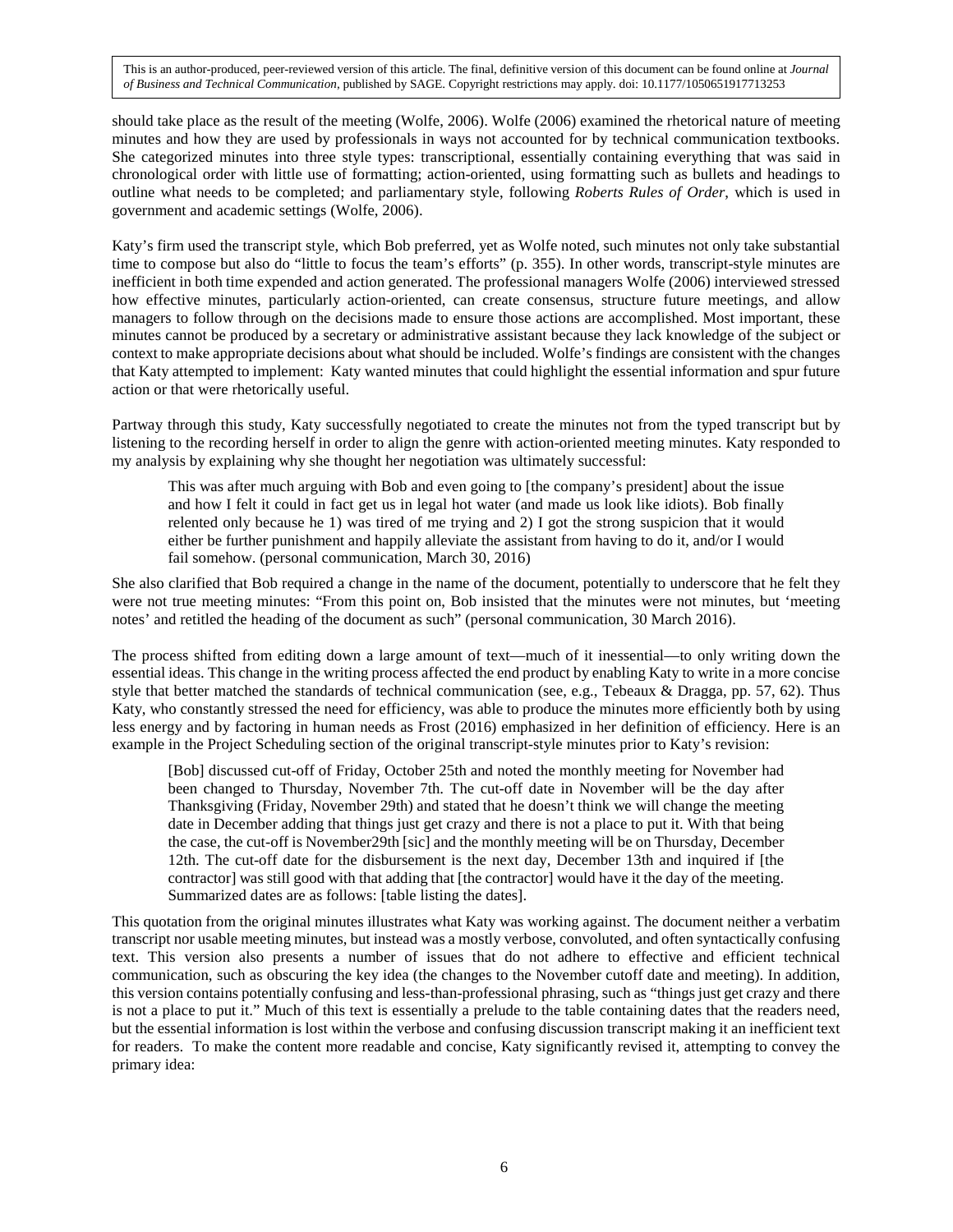[Bob] discussed cut-off and monthly meeting dates. As discussed previously, only the meeting dates for November were changed from those originally scheduled. Summarized dates are as follows: [table listing the dates].

Katy understood that it was unnecessary to discuss why the changes took place or what the dates were (that information was conveyed in the table) so she reduced the rambling commentary to the primary idea—that the meeting date in November was altered from the original schedule. She reduced 121 words to 27, giving the reader something more manageable to review. Her revision also exhibits the standards of effective technical writing with its shortened sentences, more concise phrasing, and emphasis on the information the reader needs. This revision, then, is more efficient not only because it uses fewer words but also because it accounts for the needs of the readers.

The change in the drafting process also meant that Katy was able to enhance her own efficiency by reducing the time she spent creating minutes that were useful and usable by the individuals involved with the project. A comparison of a similar section from (a) the original, transcript-style minutes, (b) Katy's revision of that original text, and (c) the minutes Katy was solely responsible for producing demonstrates the impact of her no longer being inhibited by the original, transcript-style document. Here is a selection from the Submittals section in the original text:

[Bob] stated that he wanted to take a quick look at the submittals and a copy of the submittal log was disbursed. [Bob] indicated that items 1-5 (should be 1-6) are O&M Manuals. [Bob] continued stated [sic] that items 7, 8,  $\&$  9 if he understood correctly that [architect] would be in [City] next Thursday (October  $17<sup>th</sup>$ ) to deal with all of the color issues.

Again, the method of transcribing everything that was said is unusable by a reader and verges on unprofessional, particular in the phrases "take a quick look" and "deal with all the color issues," which represent a conversational register appropriate at a meeting but not in documentation. Katy's revised selection is much clearer, more professionally worded, but still less concise than she would prefer:

[Bob] distributed copies of the submittal log. [Bob] indicated that 6 submittals were O&M Manuals and 3 were architectural. [Bob] indicated that [architect] would be on-site October  $17<sup>th</sup>$  to meet with [contractor] regarding color determinations, at which time [contracting company] should have provided colors for selection.

Again, Katy uses revision to more clearly convey the essential elements of what was discussed and to alter the tone to be more professional and concise. One of Katy's complaints about the minutes were that they were unprofessional, even "embarrassing": "I wouldn't want it to leave the office and be distributed to other people because of the nature of the language" (personal communication, November 1, 2013). Because the minutes represented her professional identity, she took care to revise the language to what she felt was less colloquial and more professional.

Once Katy began creating the minutes from listening to the recording instead of revising the "embarrassing" typed transcript, she significantly altered the overall format of the minutes. Here is a sample of what a reader now encountered under the Submittals section: "Copies of the submittal log were disbursed and discussed." Because the person who disbursed the copies was less essential to the reader than the dispersal—the reader need only know that the log was distributed to the meeting participants—Katy was able to more concisely state that action to save space for other information. She then broke up the discussion of the submittal log items into separate sections, whereas before they may have been contained in one larger section. This separation allowed Katy not only to better organize the discussion but also to navigate the reader to the information they require. In addition, she followed each section up with action items to highlight what needed to occur prior to the next meeting. For instance, under the Insulation section, Katy provided a more detailed summary of the discussion, followed immediately by an action item that looks ahead at what should occur:

[Architect] and [contractor] discussed the insulation material information provided by [contracting company]. It was established that two separate subcontractors would be installing cellulose installation (acoustic vs. thermal). [Architect] noted that the provided documentation was applicable only to the acoustic wall insulation and not the thermal perimeter application. [Architect] stated that the documentation did not include information regarding the stabilizing additive and noted a discontinuity in the ASTMs cited versus that specified.

**ACTION ITEM**: [Contracting company] to provide additional information to [engineering firm] for the thermal installation. [Architect] to correspond with [contractor] regarding insulation documentation provided.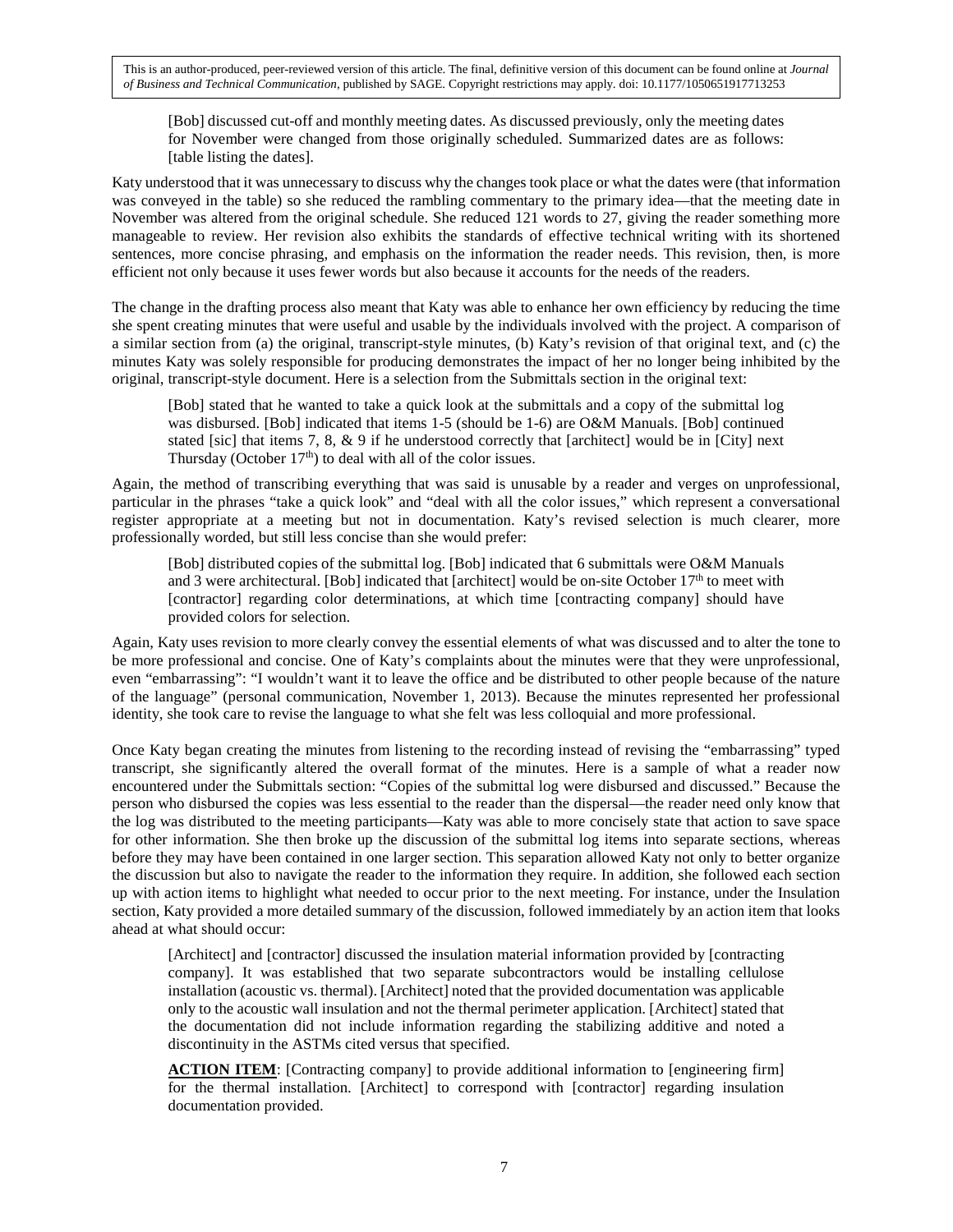Although Katy believed she still included more information than was necessary or efficient for the reader, altering the composing process allowed her to take control over the minutes' content, writing style, and formatting. The new drafting process allowed her to better accomplish a specific purpose: not only to communicate the events of the meeting but also to remind the various parties and stakeholders what action they needed to take. Just by skimming the document, the reader could focus on the action items and still understand what needed to happen in the next month. In fact, Katy commented that despite Bob's misgivings over what he saw as a lack of detail, he used the action items to set the agenda for the following month's meeting, indicating that the minutes were being used to manage the project more efficiently. Katy's use of action items also highlights her focus on the rhetorical nature of minutes as, Wolfe (2009) discussed, that move them from being a record of what was said to an indicator of future action.

While these changes seemed to be well received by those involved with the project, her conflict with Bob eventually led Katy to step back from her effort to craft a more usable document. This conflict emerged from two sources: disagreement over what the meeting minutes should primarily do as well as disparate beliefs in what constitutes engineering labor. While Katy saw minutes as a managerial document to prevent misunderstandings and direct future action, Bob saw minutes as a representation of what was said during the meeting that could have legal uses. In other words, Katy looked to the future whereas Bob focused on the past. Bob's continued insistence on precisely capturing what was said reveals his concerns over lawsuits and any potential disagreement or misunderstanding between the engineering firm and the contracting company. Yet in his desire to avoid litigation, Bob overlooked how meeting minutes can produce action, a more immediate and efficient use for the readers. While Katy also recognized the legal implications of the documents—in fact, she repeatedly warned the firm's principles that they were potentially headed toward a lawsuit with this project—she knew that the minutes were not the writing space to focus on legal concerns. Instead, she understood the potential for action when she not only altered the writing process to be more efficient but also shifted the content to be more usable by a reader. Her addition of the action items and clearer section headers acknowledges the recipients' reading conditions: Readers of the minutes are in a hurry, and they want to easily find useful information. While her version of the minutes does not provide a complete transcript of the conversation that would be useful in legal contexts, it is more usable for readers because it attends to the more pressing and immediate concerns in construction management.

More significantly, the conflict over and attitude toward meeting minutes revealed that Bob, and perhaps others in the company as well as those involved with the project, viewed these forms of writing as nonengineering labor. In other words, the minutes were seen, at least by Bob, as a necessary legal document but not a form of engineering discourse, even though they needed to be written by an engineer. In fact, Bob felt that they could be written by a nonengineer, specifically the administrative staff. Organizationally, it was standard for minutes to be produced with an administrative assistant playing a major role in their drafting, which Katy found so frustratingly inefficient. This longstanding association of the minutes with the administrative assistant implies that organizationally, minutes were not necessarily recognized as engineering labor.3 Other factors also lead to this conclusion. For one, Bob attempted to reassign the writing of the minutes, cutting Katy completely out of the process. Because the reassignment would further reduce Katy's role on a project she was supposed to lead, she resisted, which resulted in her efforts to reshape the genre.

Another factor is that Katy alone seemed to be concerned with how the minutes appeared to readers. She was aware that no one else seemed to give them the same attention: "I feel like they need to be done, and they need to be done well if we're going to submit them. So I take that upon myself to make it happen. And I probably put way more effort into it than I probably need to." In fact, when Katy was unable to edit the minutes one month, and Bob reassured her that he would take over the task, the minutes were submitted nearly unrevised, implying that he believed they were not worth his effort. Katy commented, "I was kind of horrified, to be honest" (personal communication, November 1, 2013) because for her, the unrevised minutes did not convey the level of professionalism and even efficiency that she aspired to portray through her professional practice.

Finally, even after Katy took over the drafting, Bob continued to route final edits through the administrative assistant. These factors together sent a message about what he did and did not value as engineering labor. In this case, he did not seem to appreciate that composing meeting minutes and spending time attempting to improve them as a usable document was a valuable skill. Furthermore, despite his use of the action items in setting meeting agenda and managing the project, Bob's resistance to Katy's changes to the minutes led her to succumb to pressure to retain an inefficient, unnecessarily descriptive approach by dropping her push to improve the minutes.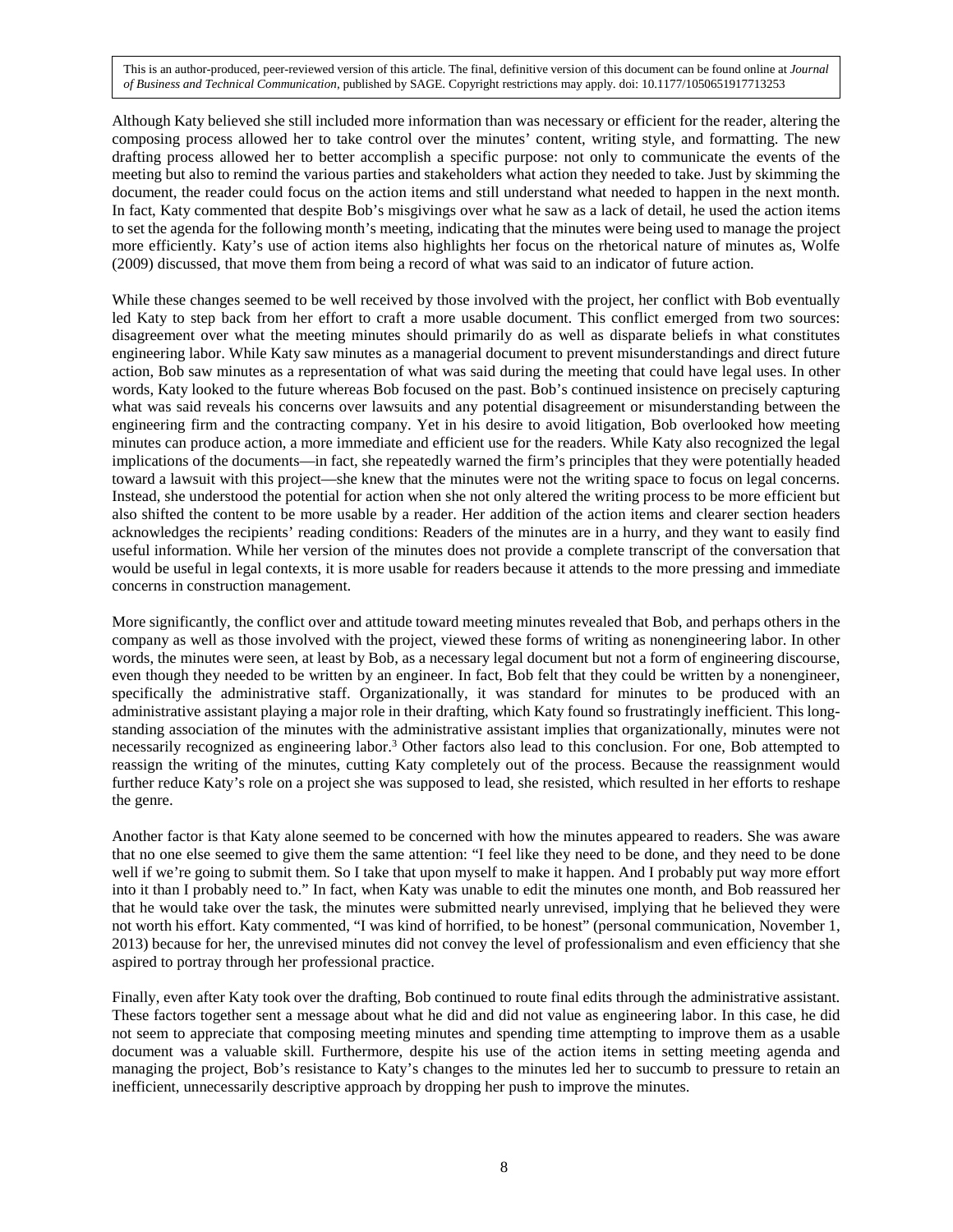For Katy, the minutes came to represent many of her frustrations with the project. Katy resisted Bob's attempts to reassign the task elsewhere not because she particularly wanted the task—though she knew she was likely the only one who would do it satisfactorily let alone to her high standard—but because she saw the reassignment as part of a pattern of reducing her role. When the project began, she was the design engineer and was meant to be the lead engineer, but one of the firm's principles ended up adding himself to the project. Katy had already seen so many opportunities to learn about how to run a project slip away, so she resisted when the removal of another major task threatened her involvement. Her work with writing the minutes thus represents the struggles she endured with Bob over the use of project documentation and her desire to represent herself as a committed, competent, and efficient engineer. To see her writing labor reduced or dismissed was akin to questioning her ability, and it further fueled her dissatisfaction with her firm and with the engineering field as a whole.

#### **Preliminary Engineering Report and Efficiency**

While the meeting minutes reveal the cost of producing writing that is essentially ignored or not considered "real" engineering work, preliminary engineering reports demonstrate another potential way that writing creates dissatisfaction. For Katy, the report she wrote investigating a municipal composting facility was initially exciting because it was a new type of project offering new learning opportunities. But, before Katy and her mentor (her direct supervisor) could present the research detailed in their preliminary engineering report, the city cancelled the meeting. For months, the report—and all the research and writing Katy had produced—languished, potentially consigned to the pile of engineering reports Katy had written that never progressed beyond the preliminary phase. Although Katy explained that it is not uncommon for one firm to be hired to create a report and another firm to be hired to design and build the project, she also pointed out that she felt as if she had written more than the average number of reports that never moved into the next phase, especially at the beginning of her career. Occasionally, she felt discouraged at never seeing her research and problem solving result in tangible products valued in engineering. For this composting facility project, the report was shelved for several months before the city considered hiring Katy's firm to design the facility and solve a major problem she had discovered. However, by that time, Katy was only working part-time and was planning to leave the firm as soon as her own company was viable. Eventually, the city would publish "a bid process seeking contractors to perform the type of project which we were cautioning against" (personal communication, March 30, 2016), generating a situation where extensive research and writing proved ultimately ineffective in attaining the solution she argued for.

This lifecycle of preliminary engineering reports is typical in civil engineering. As Katy explained, while a firm might be hired to conduct preliminary research for a project, they might not be hired to conduct the design and build phases. Frequently, reports are written simply to be shelved, opened again only if they provide a template or information useful for the next project an engineer is assigned:

I think a lot of kids think, "Oh I'm going to go into math, I'm going to go into engineering, and I won't have to write ever," which is absolutely incorrect. I think I was able to pick that up a little bit in school, but maybe didn't realize just to the extent, yeah you're going to write reports more than you're going to be doing design work. Because it may just take you a small amount of time to come to a design conclusion, but then you have to put that in writing for, say, a city council or a commission—you have to explain the whole process to them, which might be really easy to you, but you've got to put it in a layman's terms and that can take a very long time if you're starting from scratch. (personal communication, November 7, 2013)

Because she was aware that she might spend more time researching and communicating than conducting what is more typically perceived as engineering work, Katy did not resist writing. She seemed to generally view writing as integral to her work as an engineer, and she carefully considered how she could use the report as an opportunity to argue for a solution. Her belief in the value of arguing for solutions was influenced by her belief in efficiency as accounting for human motivations (Frost, 2016) and her refusal to satisfice. In the end, it was more efficient for Katy to spend time researching solutions and crafting a well-written report if it meant that the client was able to understand the information presented—whether it progressed to the next phase or not.

In fact, Katy pointed out that another benefit of being thorough is that engineers frequently use past reports as a source of information. She often remarked that she was writing for herself in case she needed to refer back to the report years later. She commented, "I definitely pulled off some reports from 15-40 years prior and thought either 1) 'Dammit, why couldn't you have provided more info' or 2) 'Nice, there's the information I need in here that will save me loads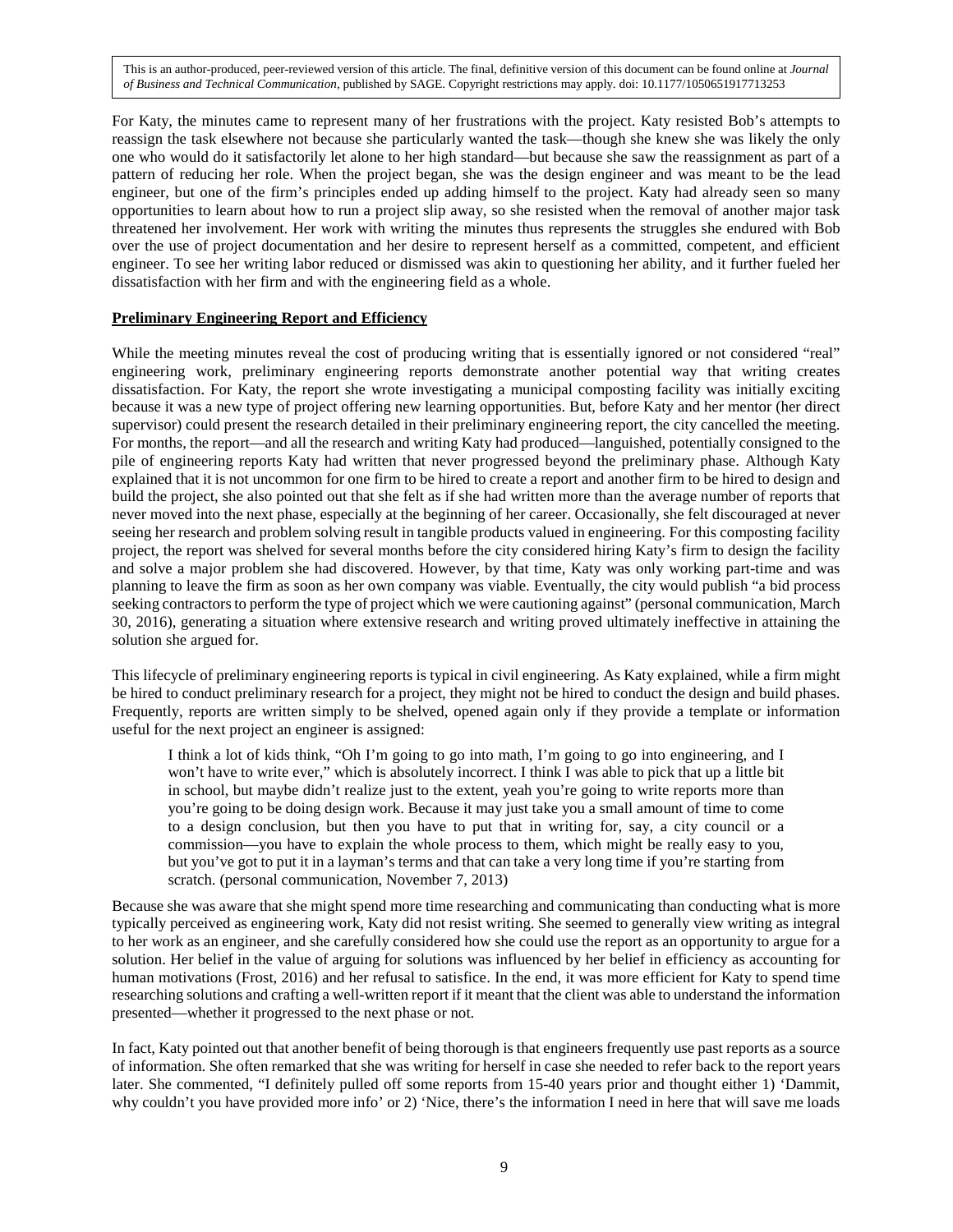of time/work.' Never did I think, 'Wow, this report is too detailed'" (personal communication, March 30, 2016). Thus, her refusal to satisfice was rooted not only in her own work ethic but also her belief in her professional ethical obligations and her understanding of how reports are used beyond a single project. If she did just the minimum required, her work would be inefficient not only because it did not communicate clearly, but also because it did not give the client what they were paying for. It also would make her (or another engineer's) future work more difficult. This understanding of the power of engineering communication—to advance recommendations to clients, to convey information efficiently and clearly, and to fulfill professional obligations—shaped her work with the preliminary engineering report for the composting facility.

But Katy also understood a major drawback in doing so much writing: She was unable to learn more about design and practice those skills if she spent all her time writing meeting minutes, preliminary reports, and other engineering documents. In fact, because she was seen as a skilled writer in her firm, she often took on more of the writing labor, occasionally being assigned writing tasks that were originally another's responsibility. She explained how writing can inhibit her engineering work:

I feel like [when] I write more than I design, I'm losing those skills. So I don't practice as much design work whenever I'm spending a month writing a report. I mean I get some, to get the information in here, but I feel like I focus a lot of energy at something that's also presentable, and also probably more energy than some people that I know, like peers or people in my office, so that's the other thing that hinders. But again, that's kind of the end game. That is the goal. Or not an end goal to write the report, but to get the thing done. (personal communication, December 17, 2014)

Her comments reveal some of the tensions that existed for her between writing and design work within an engineering setting. On the one hand, Katy is aware that "the end game" is to "get the thing done," and writing is part of that. On the other, she acknowledges that she expends more energy crafting her writing, at least compared to her peers at the firm. Because writing is central to Katy's professional identity, she is not content to satisfice and write the "good enough" report; instead, she must create an outstanding report. Her writing is recognized by her peers and by professional organizations as exceptional; she is the only one in her firm to have won awards for her writing. Dedicating so much of her energy to writing, however, leaves Katy with the sense that she is unable to direct her focus toward the design work that is more visibly engineering labor and on the further development of her technical skills.

This tension between her writing and her design work, then, is a factor in Katy's dissatisfaction with the engineering field. By asserting that she is a highly capable writer, likely more skilled than her peers and certainly recognized for her writing ability, Katy becomes associated with writing. She is then assigned more writing than others might be. Her personal work ethic and high writing standards keeps her from satisficing or taking shortcuts in drafting a report or document, so she commits a significant portion of her professional time and energy on writing. In her commitment to efficiency in relation to human actors and her desire to demonstrate a high level of competence, Katy writes reports that come to represent who she is—that is, the report is a projection of Katy's work ethic and her writing and technical ability. For Katy, who believes that the more she writes the less she engineers, a report that never moves beyond the preliminary phase becomes an instance of failure. And while failure is part of engineering practice (Petroski, 1992), repeated failure can be frustrating; thus, the addition of preliminary report for the composting facility to the pile of reports that never went to design created another moment of dissatisfaction for Katy. Despite Katy's refusal to satisfice and her care in constructing an efficiently, thoroughly researched, and well-written report, the project never progresses.

Katy especially felt the loss of this project because while she was already unhappy in her position and planning to leave engineering, the project itself piqued her interest. It represented an opportunity to form a new set of skills and explore a new type of project. As an intellectually curious person, Katy viewed the project in terms as an opportunity to acquire new knowledge, to solve a major problem that others had missed, and to help the city pursue a sustainable course of action. In fact, in researching and developing the preliminary report, Katy discovered a problem that the city itself had overlooked and brought it to the city's attention. Initially, her discovery put the whole project on hold while the city dealt with the problem—the city did not contact Katy or her firm for some time—but her hard work and persistence resulted in the city's eventually reinstating contact and seeking to work with the firm. In the end, however, the city chose a different company. The possibilities that the project offered faded, and the preliminary report became yet another artifact to be shelved.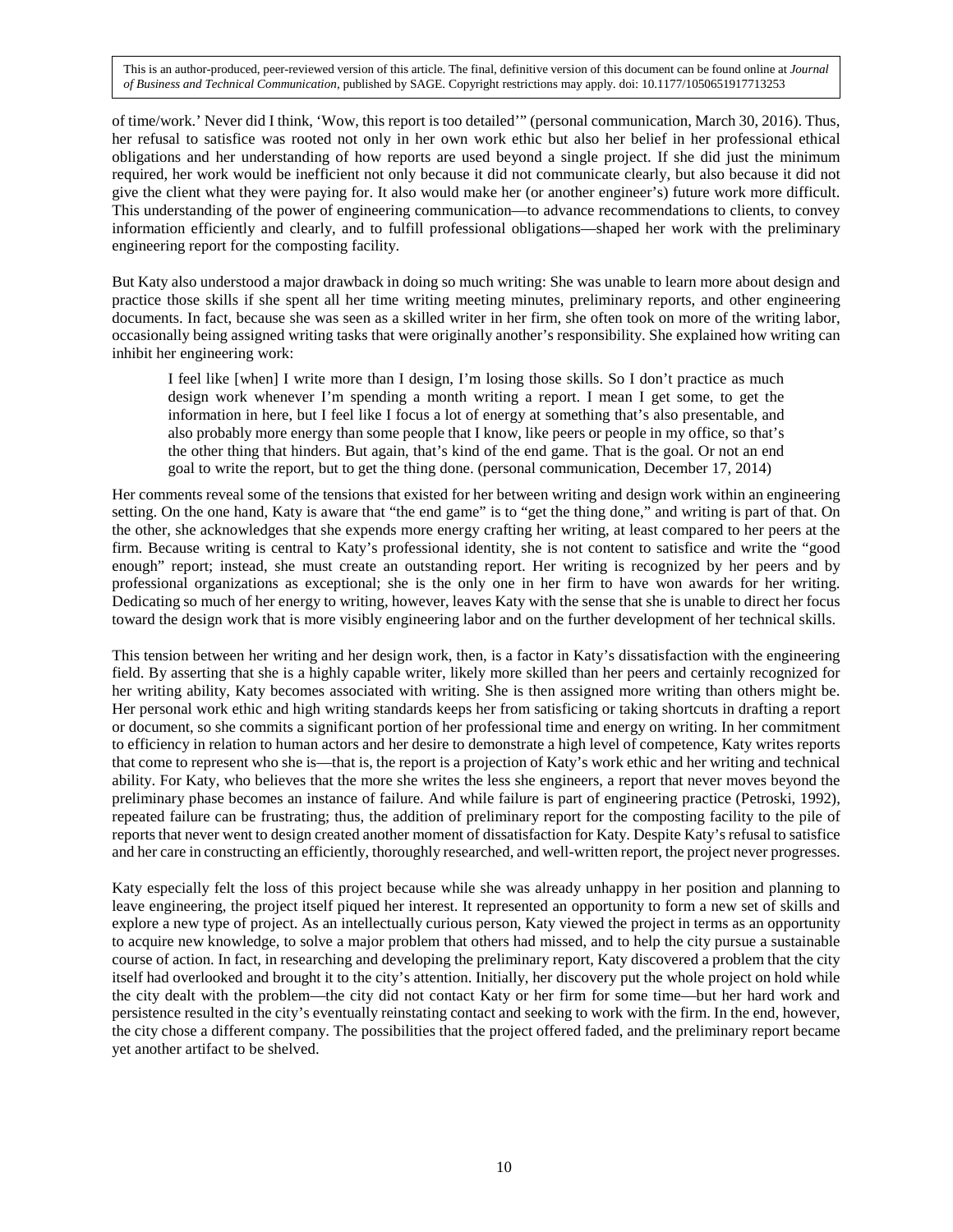#### **Conclusion**

As an exceptional engineer, Katy's choice to leave engineering might be mourned both because it is a loss of a skilled designer and communicator and a failure to retain yet another woman engineer. While it would be problematic to see her quest for a satisfying career as just another statistic, we also cannot ignore the numerous factors that influenced her to leave engineering. For Katy, a major impetus to leave was a sexual harassment incident she experienced that her firm did not handle appropriately, which made her workplace feel hostile and unsafe. But even before this incident, she had become dissatisfied with her job, finding it emotionally draining and frequently upsetting. Combined with the sexual harassment she had experienced, this dissatisfaction influenced her decision to leave the field. Her writing serves as a location to examine the overlap of many of those factors. From her firm's resistance to accept the improvements to the monthly meeting minutes to her feelings of failure over preliminary engineering reports that never progressed, we cannot ignore the influence of writing on Katy's retention in the field.

While this article analyzes the role that writing payed in Katy's dissatisfaction with engineering, her use of writing to accomplish action reveals potential positive uses. Researchers and teachers such as Ford (2012) have offered ways to better incorporate writing into engineering that do not reify the science–humanities binary. For instance, because of her dual role as a member of both an English and a mechanical engineering department, Ford was viewed as an engineering insider whose work with communication belonged within engineering practice. If the binary between STEM and liberal arts fields can be disrupted, what are the possibilities for writing as a tool for retention in STEM fields?

One implication is that if communication is to be recognized as just as much a part of engineering as is technical labor, then the culture of engineering must shift away from dividing the two. This division begins early in the science– humanities binary and is carried out in many engineering settings—from university courses to academic and professional settings. The university classroom can begin to undermine the artificial split between communicative and technical skills by doing more to integrating writing and technical engineering content more consciously into the course than simply assigning a writing task or occasionally bringing in a writing expert to speak to students. As Wolfe and Alexander (2005) demonstrated, women often take on more writing labor than men do, which is overlooked in favor of skills perceived as more technical (e.g., computer work). If engineering instructors are conscious of this division of labor when assigning group projects that entail both writing and technical work, they can make students more aware of the field's undervaluing of writing as well as women's tendency to take on that work. In addition, instructors can require that everyone contribute equally to writing tasks, acknowledging overtly that writing is as valued as design and calculation and ensuring that women are not solely responsible. Engineering instructors can also evaluate projects in a way that demonstrates that engineering does not perceive communication skills solely as a tool to convey technical information.

Furthermore, scholars and teachers in rhetoric and composition can collaborate with engineering department to build on the research that examines gendered interactions in engineering classrooms. Not only can these collaborations undermine disciplinary boundaries, they can begin to change long-held attitudes toward writing and the ways communication skills and efforts tend to be devalued.

For instance, Wolfe and Powell (2009) examined how speech acts associated with women—such as using I-statements to frame criticism—are seen as weaker than male-typical speech acts that are viewed as more direct. These subtle biases toward women's communication send the message that women do not belong in engineering and reinforce the unapparent ideologies in technical communication that Frost (2016) exposed. Referring to the dangers of leaving the term *efficiency* unarticulated in technical communication, Frost (2016) argued that "anyone who can be labeled as inefficient is a threat to the status quo." Furthermore, when a term such as efficiency is "so embedded as a culture value that it is no longer explicitly discussed … it is then a small step to using efficiency to justify racism, sexism, ableism, and other evils" (p. 17). Besides efficiency, other values embedded in the culture of engineering that affect both the perceptions of women's communication and the ways labor is viewed and valued must become articulated to enact change and correct injustice. By facilitating conversations about unarticulated understandings of concepts such as what constitutes direct communication or efficient work, engineering and writing scholars can work together toward the goals of apparent feminism to undo or undermine unquestioned ideological assumptions that affect women and minorities more negatively than men. More work needs to be done in this area to continue changing engineering culture.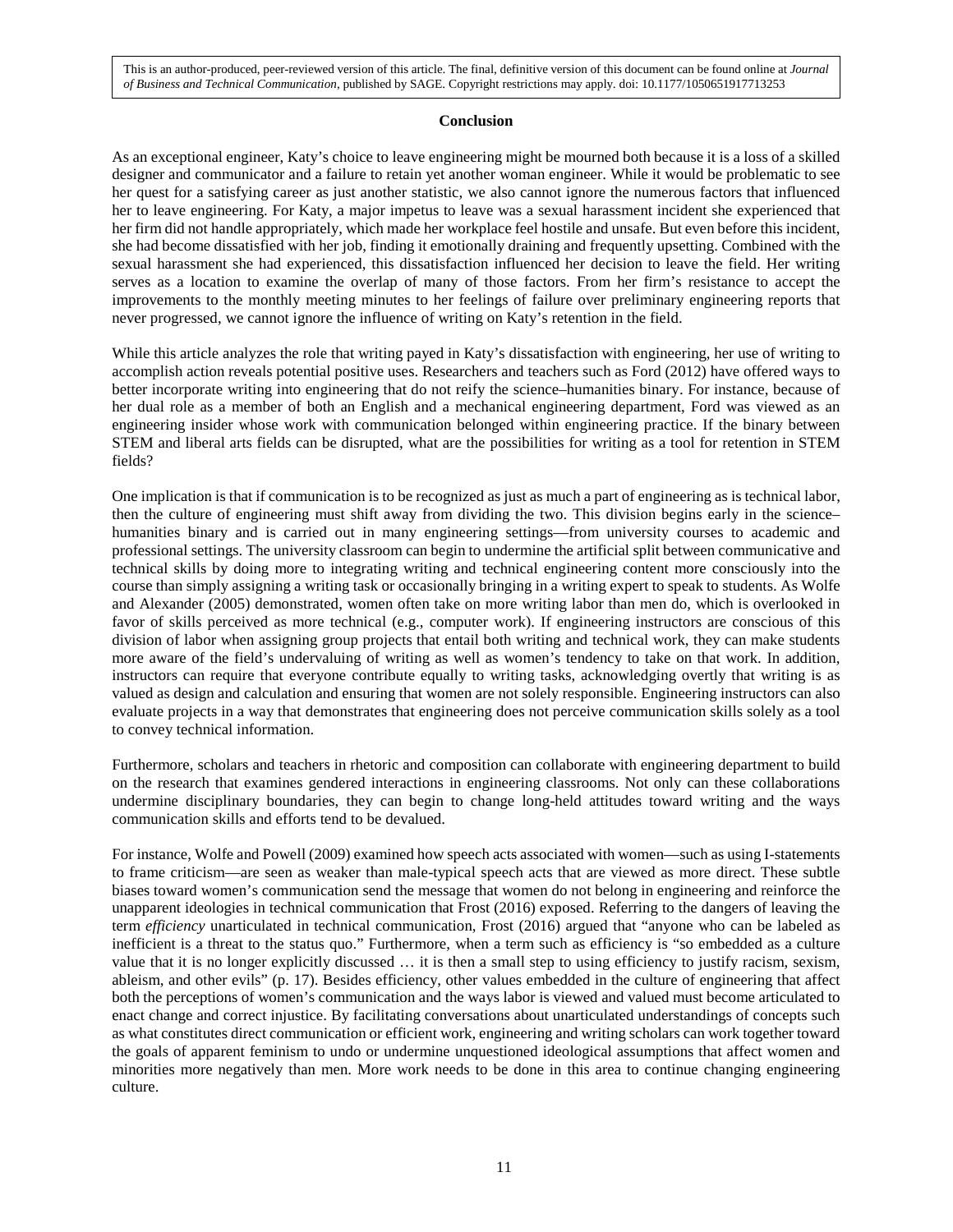In addition, scholars in technical communication and composition must recognize that for women especially, writing is not unequivocally a path to success. Katy is a highly skilled, talented engineer, yet her writing ability did not pave the way for her professional advancement or satisfaction. In fact, she believed that her communicative ability would unlikely not allow her to advance, and as I argue, it factored into her job dissatisfaction. She also asserted that her writing ability caused her to be assigned more writing and given less design-related tasks, and design is what engineers are most frequently rewarded for because it is more tangible and visible than is the often-invisible writing labor. Thus, better recognition of the role of writing for women engineers will not alone add to retention efforts, but by studying this under-examined factor, we can explore the many reasons women leave engineering—or might decide to stay. Future research should continue to study the role of writing in how engineers develop a professional identity, how it might function to position women outside engineering practice, and what possibilities it offers for recruitment, advancement, and retention.

Although Katy's individual experiences cannot possibly stand for every woman's experience in engineering, her case opens the doors to explore how writing may work for or against women's retention. Katy sought to write well because her personal work ethic and desire to be perceived as a highly competent professional would not allow her to satisfice, and she was able to advance alternate ideas of efficiency that undermine the male-dominated perspective (Frost, 2016). Exhibited elsewhere, this drive would lead to professional success, yet this drive as demonstrated in her writing role led to her frustration with her career, her conflict with other individuals in the firm, and her belief that her efforts were in vain. While she did find writing satisfying at times and was rewarded for her skill, this skill became part of the larger situation that caused her to decide to leave engineering. A clearer understanding of the role writing might play in women's decisions to leave—or remain—in engineering disciplines will allow us to identify at-risk women and find avenues to alter engineering culture. Ultimately, writing has a place in the larger matrix of engineering practice and should be considered as an aspect in retention.

#### **Notes**

1. Katy is the only individual in her midsized consulting firm to have ever won an award for writing, and she has been recognized by engineering organizations at both the state and national level.

2. This research was conducted with approval from the Institutional Review Board at the University of Arkansas, and each participant was provided an informed consent form that detailed the research procedures and their involvement.

3. That women administrative staff drafted the minutes and male engineers did not implies that the task was perceived as gendered labor. Katy's male peers were not as invested in making sure that the minutes were written correctly, and she alone went to the trouble to make sure that they were more than just a document that fulfilled a state legal requirement.

#### **References**

- Bix, A. S. (2013) *Girls coming to tech! A history of American engineering education for women*. Cambridge, MA: MIT Press.
- Burke, R. J. (2007) Women and minorities in STEM: A primer. In R. J. Burke & M. C. Mattis (Eds.), *Women and minorities in science, technology, engineering and mathematics: Upping the numbers*. (pp. 3-27). Northampton, MA: Elgar.
- Burke, R. J., & Mattis, M. C. (2007). Preface. In R. J. Burke & M. C. Mattis (Eds.), *Women and minorities in science, technology, engineering and mathematics: Upping the numbers*. (pp. x-xvi). Northampton, MA: Elgar.
- Ceci, S. J., Williams, W. M., & Barnett, S. M. (2009). Women's underrepresentation in science: Sociocultural and biological considerations. *Psychological Bulletin*, *135*, 218-261.
- Charney, D., Newman, J. H., & Palmquist, M. (1995). "I'm just no good at writing": Epistemological style and attitudes toward writing. *Written Communication*, *12*, 298-329.
- Connors, R. J. (1982). The rise of technical writing instruction in America. *Journal of Technical Writing and Communication, 12*, 329-352.
- Dean, D. J., & Fleckenstein, A. (2007). Keys to success for women in science. In R. J. Burke & M. C. Mattis (Eds.), *Women and minorities in science, technology, engineering and mathematics: Upping the numbers*. (pp. 28- 44). Northampton, MA: Elgar.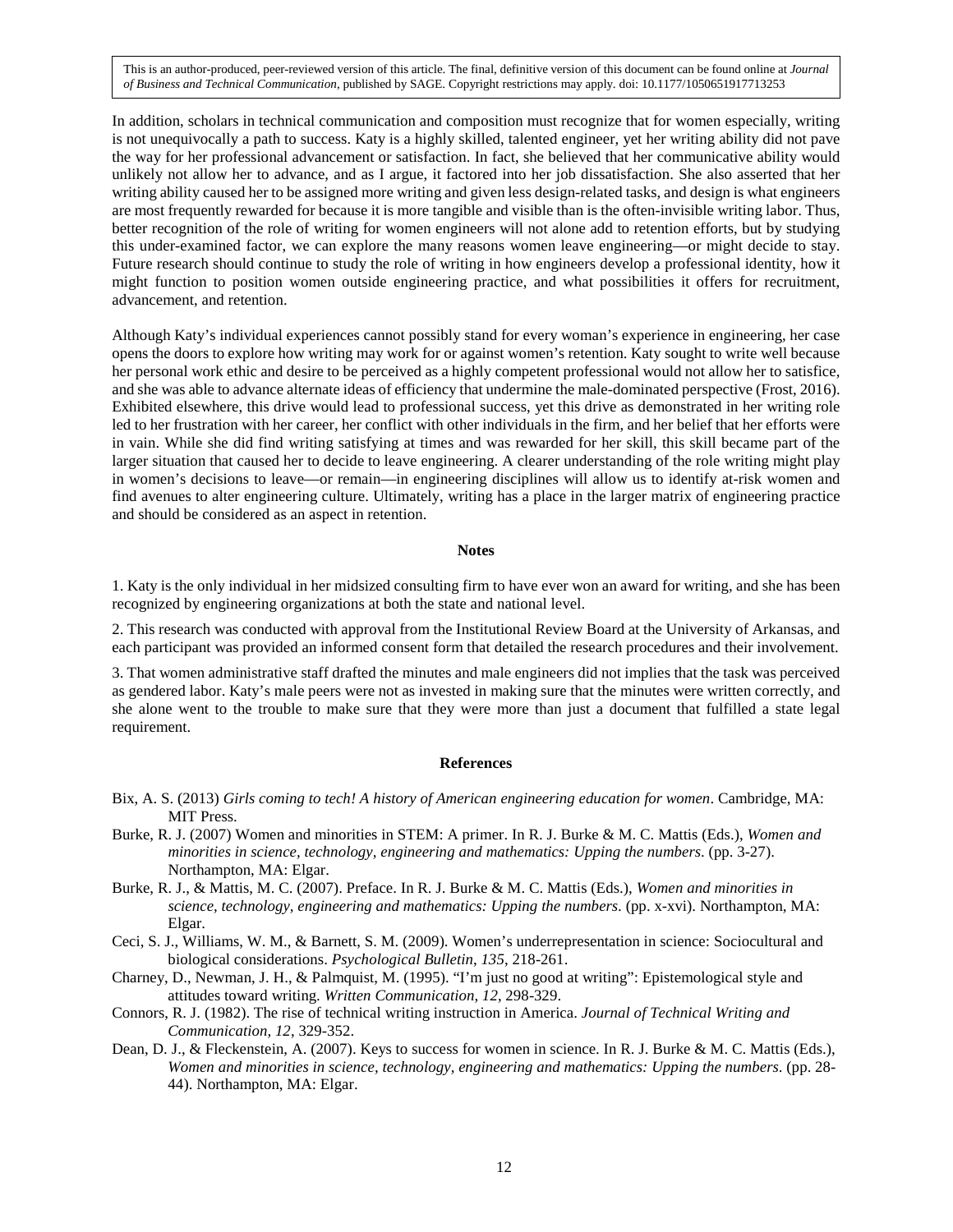- Ford, J. D. (2012). Integrating communication into engineering curricula: An interdisciplinary approach to facilitating transfer at New Mexico Institute of Mining and Technology. *Composition Forum*, *26*. Retrieved from http://compositionforum.com/issue/26/new-mexico-tech.php
- Frost, E. A. (2016). Apparent feminism as a methodology for technical communication and rhetoric. *Journal of Business and Technical Communication, 30*, 3-28.
- Kynell, T. C. (1996). *Writing in a milieu of utility: The move to technical communication in American engineering programs, 1850-1950*. Norwood, NJ: Ablex.
- Lattuca, L. R., Terenzini, P. T., & Volkwein, J. F. (2006). *Engineering change: A study of the impact of EC2000*. Baltimore, MD: ABET. Retrieved from http://www.abet.org/wpcontent/uploads/2015/04/EngineeringChange-executive-summary.pdf
- Lauer, J. M., & Asher, J. W. (1988). *Composition research: Empirical designs*. New York, NY: Oxford University Press.
- Leydens, J. A. (2008). Novice and insider perspectives on academic and workplace writing: Toward a continuum of rhetorical awareness. *IEEE Transactions on Professional Communication*, *51*, 242-263.
- Liang, X., & Bilimoria, D. (2007). The representation and experience of women faculty in STEM fields. In R.J. Burke & M.C. Mattis (Eds.), *Women and minorities in science, technology, engineering and mathematics: Upping the numbers*. (pp. 317-333). Northampton, MA: Elgar.
- Longo, B. (2000). *Spurious coin: A history of science, management, and technical writing*. Albany: State University of New York Press.
- Mallette, J. C. (2015). *Engineer as writer and woman: Gender, identity, and professional discourse.* (Unpublished doctoral dissertation). University of Arkansas, Fayetteville, AR.
- Malone, E. A. (2010). Chrysler's "most beautiful engineer": Lucille J. Pieti in the pillory of fame. *Technical Communication Quarterly, 19*, 144-183.
- Malone, E. A. (2011). The first wave (1953-1961) of the professionalization movement in technical communication. *Technical Communication, 58*, 285-306.
- Metz, S. S. (2007). Attracting the engineers of 2020 today. In R.J. Burke & M.C. Mattis (Eds.), *Women and minorities in science, technology, engineering and mathematics: Upping the numbers*. (pp. 184-209). Northampton, MA: Elgar.
- Miller, D. I., & Wai, J. (2015). The bachelor's to Ph.D. STEM pipeline no longer leaks more women than men: A 30-year analysis. *Frontiers in Psychology*, *6*, 1-10.
- Moss-Racusin, C. A., Dovido, J. F., Brescoll, V. L., Graham, M. J., & Handelsman, J. (2012). Science faculty's subtle gender biases favor male students. *PNAS, 109*, 16474-16479.
- Petroski, H. (1992). *To engineer is human: The role of failure in successful design*. New York, NY: Vintage.
- Rossiter, M. W. (1995). *Women scientists in America: Before affirmative action 1940-1972*. Baltimore, Johns Hopkins University Press.
- Simon, H. A. (1969). *The sciences of the artificial*. Cambridge, MA: MIT Press.
- Stewart, A. J., Malley, J. E., & LaVaque-Manty, D. (Eds.) (2007). *Transforming science and engineering: Advancing academic women*. Ann Arbor: University of Michigan Press.
- Tebeaux, E., & Dragga, S. (2015). *The essentials of technical communication* (3rd ed). New York: Oxford University Press.
- Winsor, D. A. (1996). *Writing like an engineer*. Mahwah, NJ: Lawrence Erlbaum.
- Winsor, D. A. (2003). *Writing power: Communication within an engineering center*. Albany: State University of New York Press.
- Wolfe, J. (2006). Meeting minutes as a rhetorical genre: Discrepancies between professional writing textbooks and workplace practice. *IEEE Transactions on Professional Communication, 49*, 354-364.
- Wolfe, J., & Alexander, K. P. (2005). The computer expert in mixed-gendered collaborative writing groups. *Journal of Business and Technical Communication*, *19*, 135-170.
- Wolfe, J., & Powell, E. (2009). Biases in interpersonal communication: How engineering students perceive gender typical speech acts in teamwork. *Journal of Engineering Education*, *98*, 5-16.
- Yates, J. K. (2001). Retention of nontraditional engineering construction professionals. *Journal of Management in Engineering*, *17*, 41-48.
- Yin, R. K. (2009). *Case study research: Design and methods* (4th ed.). Thousand Oaks, CA: Sage.
- Yin, R. K. (2012). *Applications of case study research* (3rd ed.). Thousand Oaks, CA: Sage.